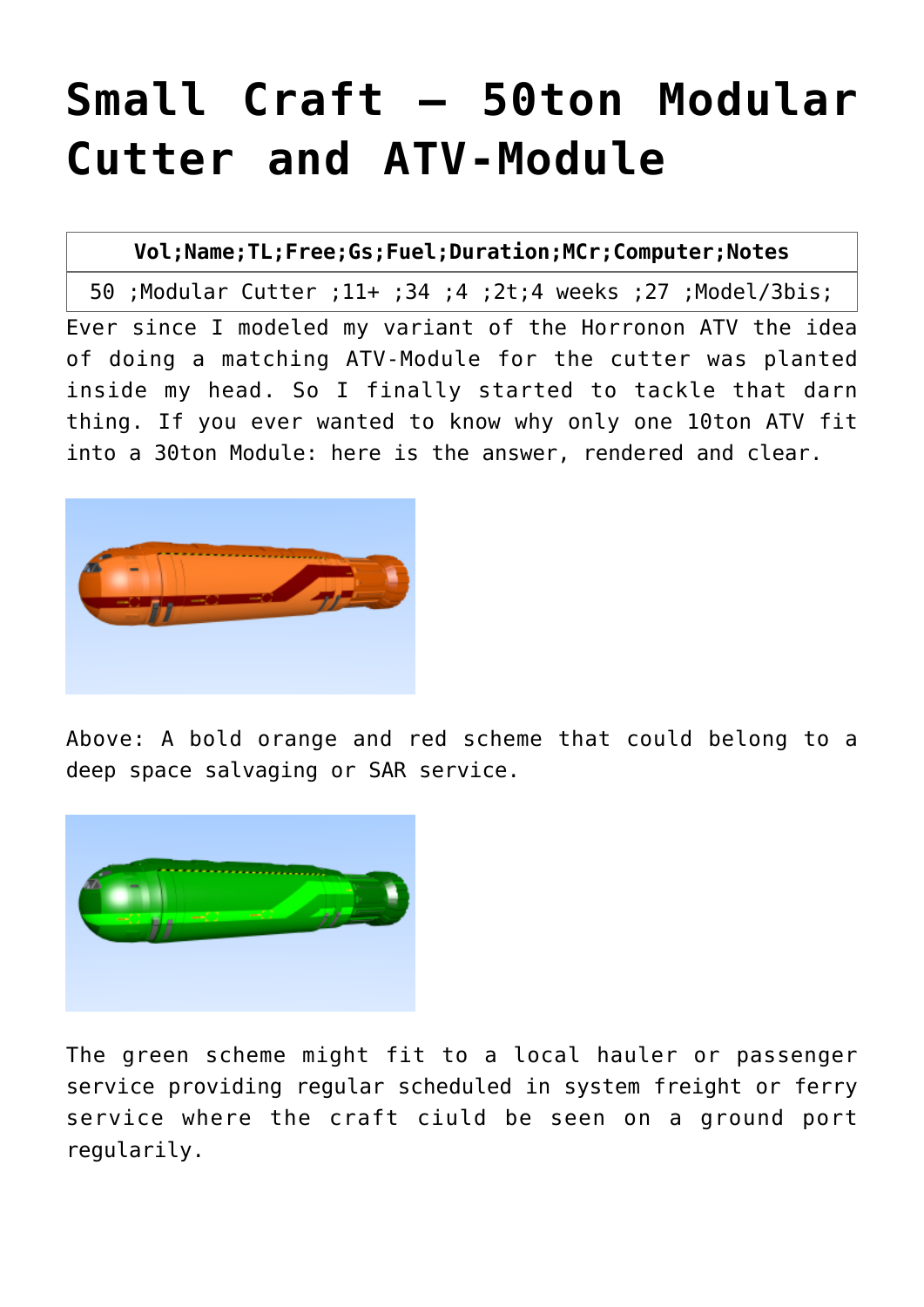

Actually this blue on ligt bluish grey reminds me of Scandinavia. The trucks from up there have these pastel colors sometimes. Translating to Traveller this could be the scheme of a freight service on the fringes of settled space.

The [50ton Modular Cutter](http://traveller.chromeblack.com/?p=543) and th[e 40ton Research Pinnace](http://traveller.chromeblack.com/?p=540) share a 6m diameter hull share same front section to. These cockpits have four windows out front. The [30ton Ship's Boat](http://traveller.chromeblack.com/?p=804) and [20ton](http://traveller.chromeblack.com/?p=807) [Launch](http://traveller.chromeblack.com/?p=807) also share the same hull and front section, but a 5m diameter hull. As visible at the cockpit window configuration these craft have three windows out front.

## **Setting out a module and ATV in 8 easy steps**

I thought about a mechanism to deploy the Horronon ATV and stick as close to the vehicles description as possible. Accoding to CT Adventure 3 the ATV featured collapsible tracks. For this reason rolling onto the module was ot of the question.

So i came up with the heavy duty hoist mechanism attached to a rotating boom. The Horronon gets parked beneath the rotated boom under the module. The crew attaches the lifting hooks and lifts the Horronon, so the tracks can savely collapse. After rotating about 90 degrees, the Horronnon is lifted so that its rear gate can be opened to the cutters front compartment and that the tracks clear the path of the telescopic or clamshell gates of the module. After closing the gates the module is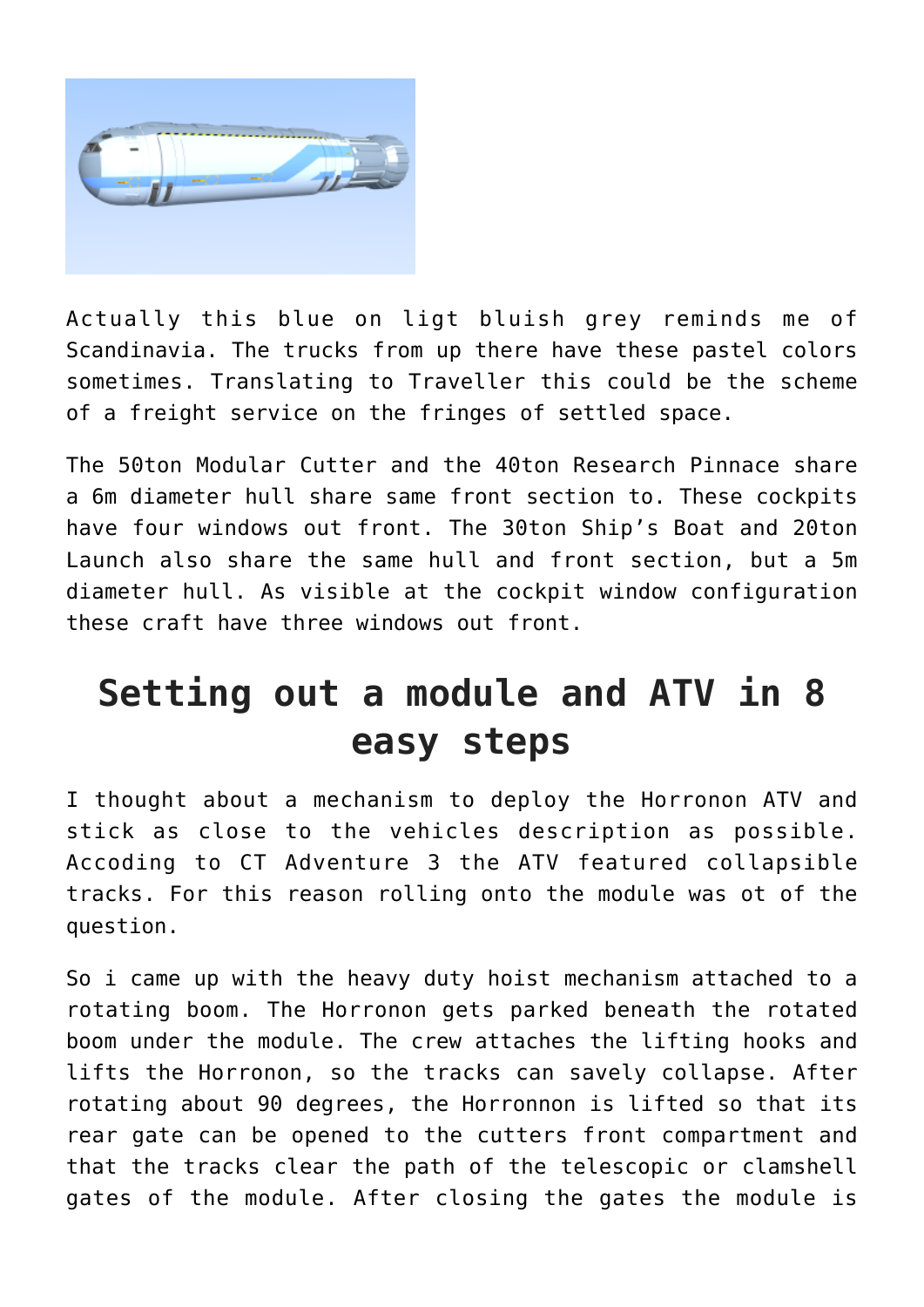ready for pickup. Depending on the vehicle the hoist mechanism can mount clamping adapters that safely secure the vehicle during transport.



Above (1): The 50ton Modular Cutter as it would aproach with a module



Above (2): Touched down with main langing gear extracted



Above (3): The modules supporting landing gear will be extracted prior to the actual setout.

The Pilot might opt to land with both the cutter's and module's gear extracted.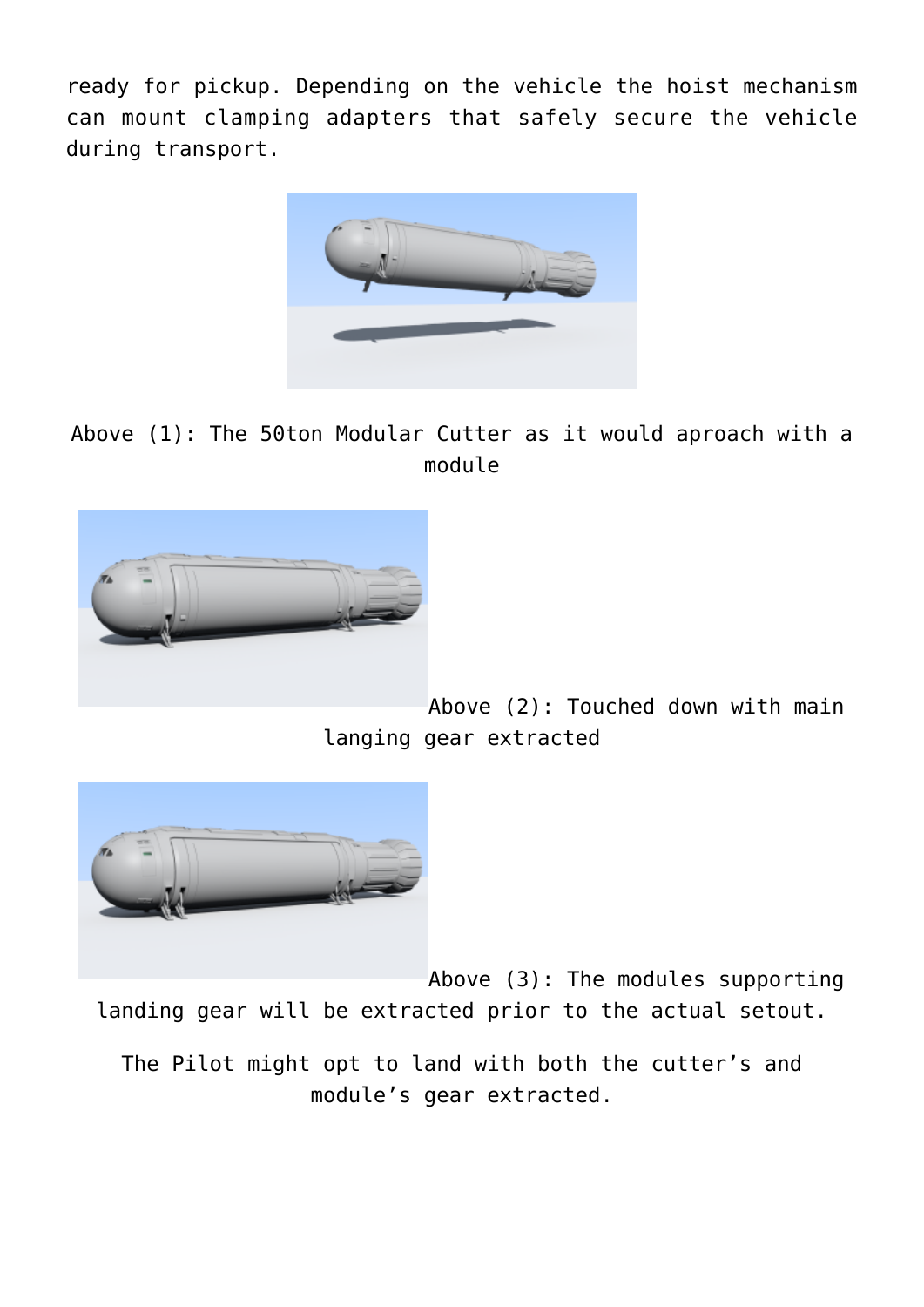

Above (4): After unclamping the module (autoreleasing support circuity inside overhead spine of the cutter), the cutter lifts straight up from the module and turns onto its new course only when clear from the module.



Above (5): The Modular Cutter leaves the module and heads of again to fetch the next or to park away in the distance…



Setting out the ATV above (6): The open grounded ATV-Module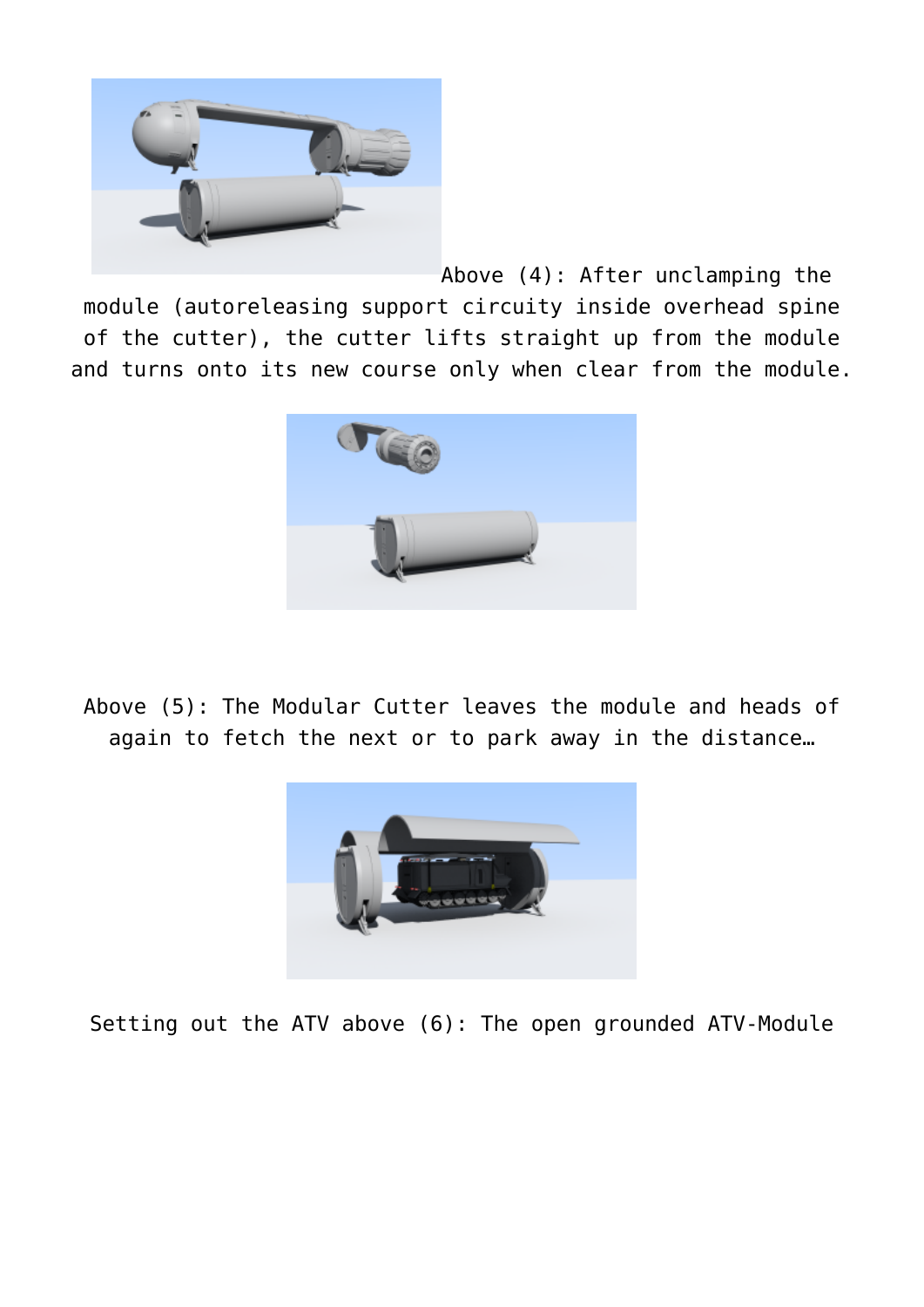

Setting out the ATV above (7): The open Module, with ATV rotated 90 degrees but tracks still collapsed



Setting out the ATV above (8): ATV hoist mechanism rotated by 90 degrees, ATV tracks deployed



Ready for exploration or action: ATV trundling away from the empty module

This is a work in progress, so changes are very likely.

I might go ahead and design a few variants of these small